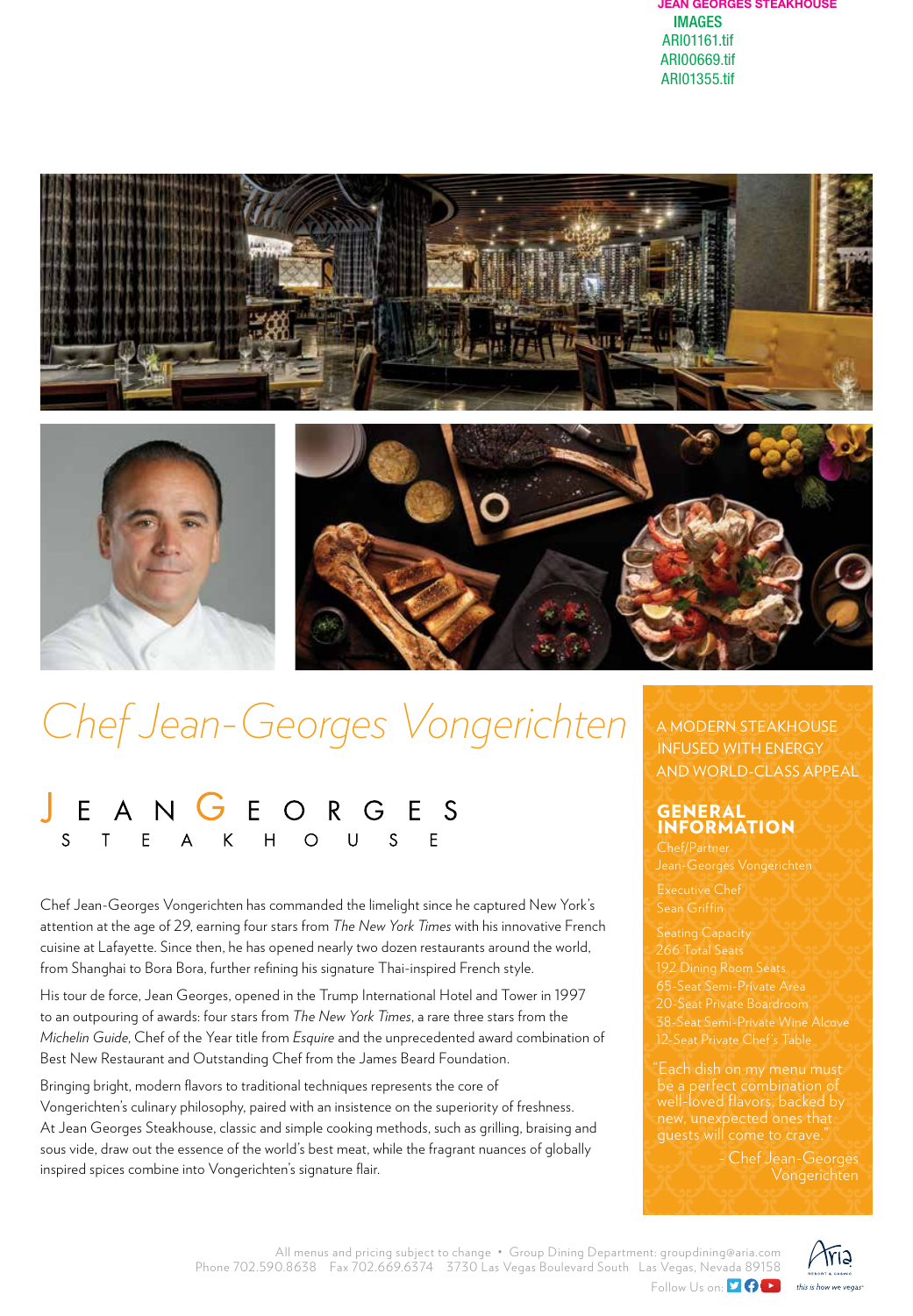# JEANGEORGES<br>STEAKHOUSE

## **RESTAURANT INFO**

World-renowned Chef Jean-Georges Vongerichten, with his highly decorated repertoire of culinary achievements, pushes the boundaries of traditional steakhouse expectations with his decidedly contemporary rewrite, Jean Georges Steakhouse. Under his gifted guidance, the highest-quality meat and seafood from around the world are cooked to perfection with flavor-releasing techniques, then receive a signature Vongerichten jolt via unexpected sauces and side dishes. Alive with vibrant, often Asian-inspired seasonings, housemade steak sauces, mustards, rubs and flavored salts, every taste delivers undeniable satisfaction. The boldly modern space is sectioned into a high-octane lounge, elevated dining areas for maximum see-and-be-seen excitement and two private dining rooms. This masterful spin on a time-worn tradition joins beloved steakhouse touches with a chic, in-the-now experience, ideal for any occasion.

## **SIGNATURE DISHES**

Tuna Tartare Bacon-Wrapped Shrimp Black Truffle and Comté Fritters Seared Scallops Soy-Glazed Short Rib Warm Valrhona Chocolate Cake







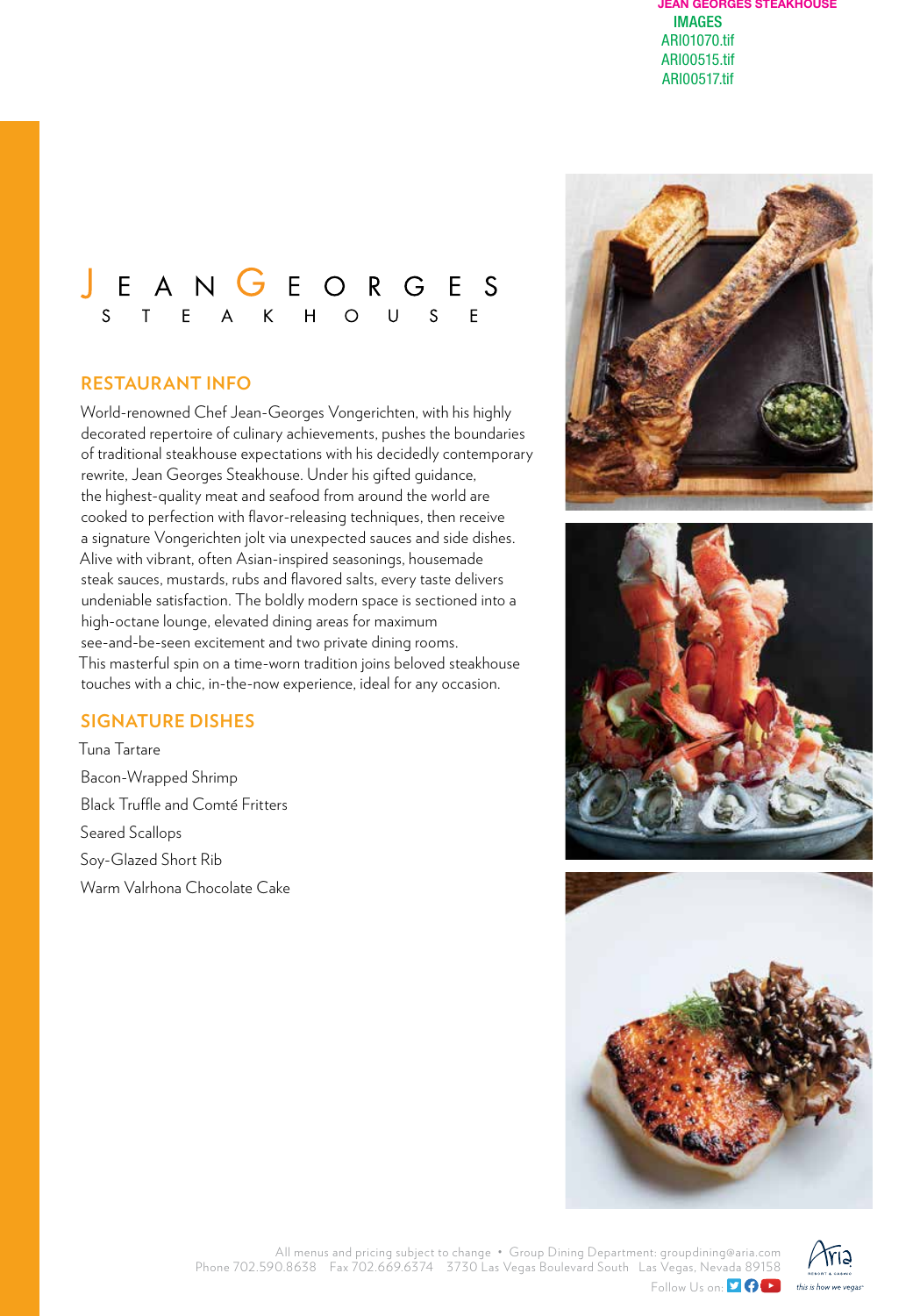

### **PRIVATE DINING**

Private rooms include the 12-seat Chef's Table, which provides a unique and exclusive experience, The Boardroom, which seats 20, and The Wine Alcove, which seats 38 guests and overlooks the extensive wine collection, while another 65-seat, semi-private area on the right side of the restaurant allows for larger events.

The Wine Alcove The Chef's Table The Boardroom







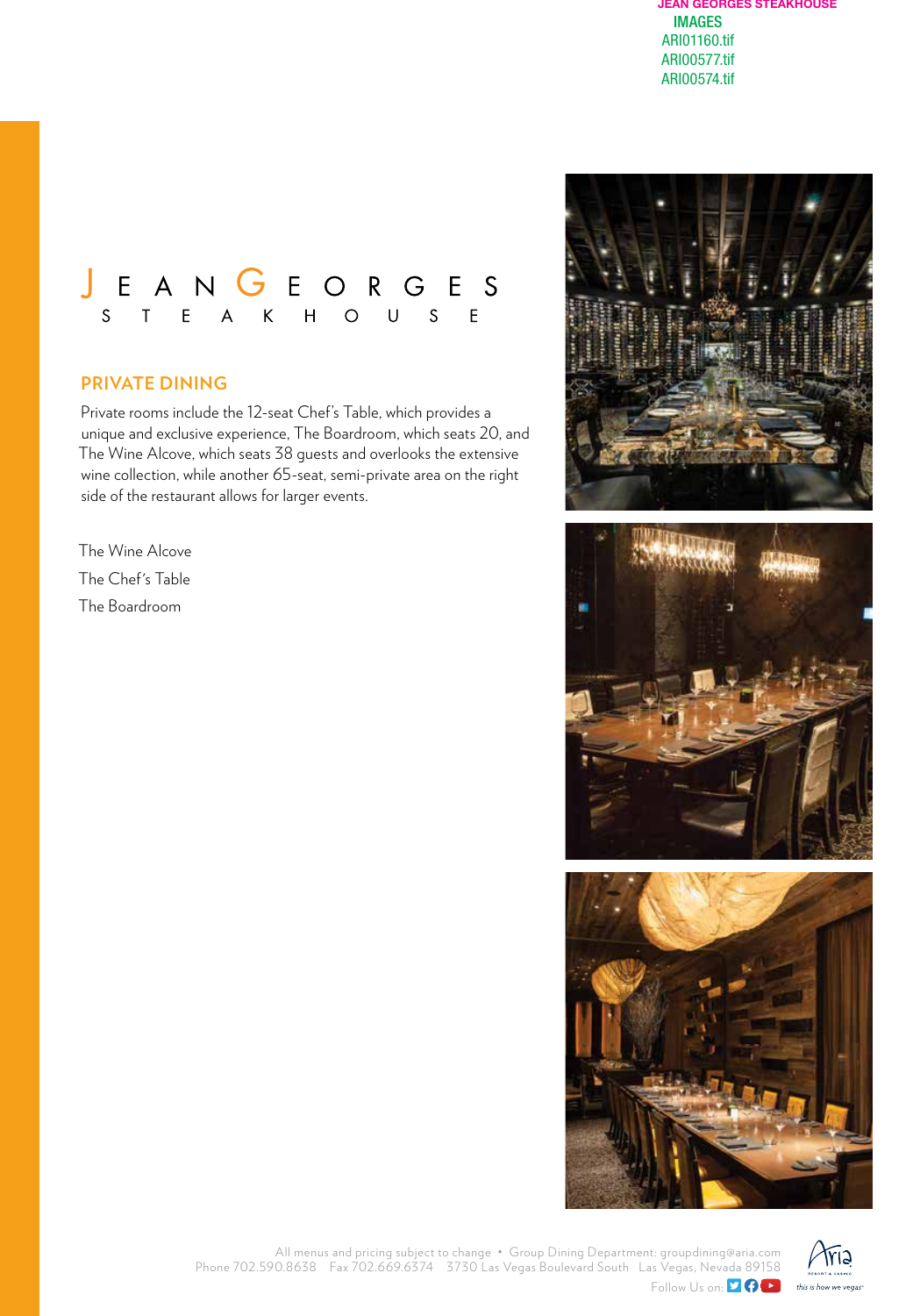## J E A N G E O R G E S S T E A K H O U S  $F$

#### **STEAKHOUSE MENU \$130 PER PERSON**

WAGYU CARPACCIO Fritters and Lime Salt



**CHOICE OF**

CAESAR SALAD Parmesan, Lemon and Chili

BURRATA MOZZARELLA Tomato, Olive Oil, Balsamic Vinegar and Grilled Sourdough

#### **CHOICE FROM THE WOOD-BURNING GRILL**

8 oz. USDA PRIME FILET MIGNON 14 oz. USDA PRIME NEW YORK STRIP ŌRA KING SALMON FILLET MARINATED FREE-RANGE CHICKEN BREAST

#### **SIDES FOR THE TABLE**

MASHED POTATOES CREAMED SPINACH GRILLED ASPARAGUS



## **CHOICE OF**

WARM VALRHONA CHOCOLATE CAKE Vanilla Ice Cream NEW YORK CHEESECAKE Sour Cherry Sorbet

#### **CLASSIC STEAKHOUSE MENU \$155 PER PERSON**

WAGYU CARPACCIO Fritters and Lime Salt



BABY ICEBERG LETTUCE Crispy Bacon and Blue Cheese Dressing

CAESAR SALAD Parmesan, Lemon and Chili

BURRATA MOZZARELLA Tomato, Olive Oil, Balsamic Vinegar and Grilled Sourdough



**CHOICE FROM THE WOOD-BURNING GRILL**

8 oz. USDA PRIME FILET MIGNON 14 oz. USDA PRIME NEW YORK STRIP 18 oz. USDA PRIME RIBEYE SEA BASS MARINATED FREE-RANGE CHICKEN BREAST

#### **SIDES FOR THE TABLE**

TRUFFLE MASHED POTATOES CREAMED SPINACH GRILLED ASPARAGUS BLACK TRUFFLE MAC AND CHEESE



**CHOICE OF**

MARKET APPLE PIE Maple-Pecan Ice Cream WARM VALRHONA CHOCOLATE CAKE Vanilla Ice Cream

NEW YORK CHEESECAKE Sour Cherry Sorbet

> Menu prices do not include beverages, tax or gratuity. Menu changes based on seasonal availability of local ingredients. Vegetarian meals may be prepared with advance notice. No one under 21 years of age will be permitted in the restaurant or lounge after 10:00 p.m.